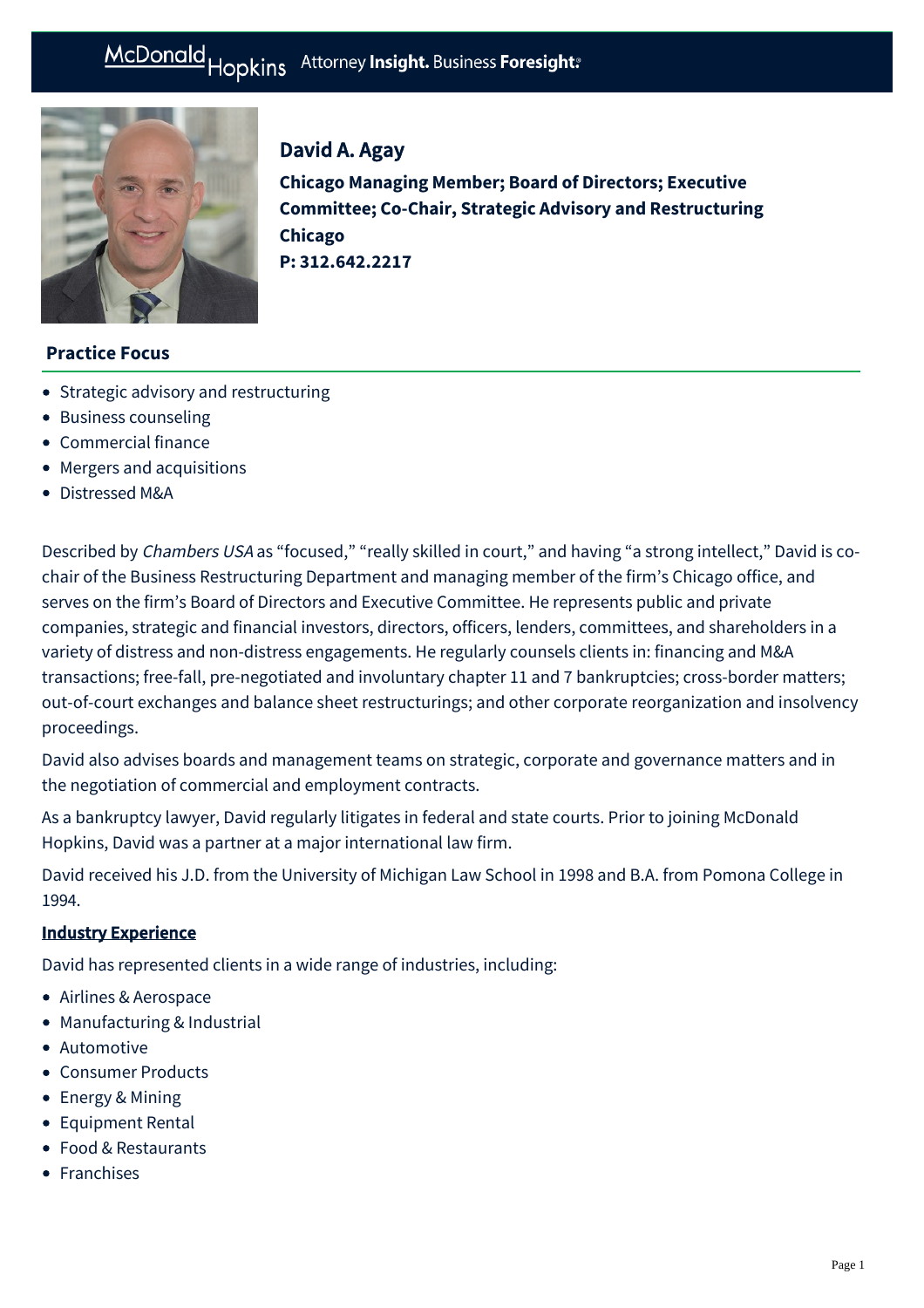- Gaming
- Healthcare
- Media & Entertainment
- Plastics & Packaging
- Real Estate
- Technology
- Telecommunications

#### **[Representative Cases/Matters](#page-1-0)**

#### <span id="page-1-0"></span>**Energy**

- Edison Mission Energy Represent Edison Mission Energy (EME) as conflicts counsel in its chapter 11 bankruptcy case, and EME subsidiary, Camino Energy, as primary debtor's counsel. EME, through its subsidiaries, owned, leased, and operated a portfolio of more than 40 electric generating facilities powered by coal, natural gas, wind, and biomass (with aggregate existing project indebtedness of approximately \$1.5 billion), as well as an energy marketing and trading operation.
- Calpine Corporation Represent world's largest producer of renewable geothermal energy in its chapter 11 bankruptcy case.

#### Manufacturing, Retail, and Industrial

- Right/Pointe, LLC Represent provider of concrete and asphalt maintenance products to concrete and road construction professionals in its out-of-court restructing, sale, and wind-down.
- KL Outdoors and GSC Technologies Represent manufacturers of kayak, storage and organization, and other injection molded products in their out-of-court restructurings, sales, and wind-downs in the U.S. and Canada.
- NetShape Technologies Represent manufacturer of powder metal products and metal injection molding components in its sale to Metal Powder Products LLC.
- Werthan Packaging Represent strategic buyer in its stalking horse bid and acquisition of substantially all the assets of Werthan Packaging out of bankruptcy.
- Country Stone Holdings, Inc. Represent Official Committee of Unsecured Creditors in chapter 11 bankruptcy case of manufacturer, processor, and packager of lawn and garden products (such as mulch, soil, fertilizer, plant food, organics, concrete, and decorative stone).
- Kurz-Kasch Represent in its out-of-court restructuring leading manufacturer of conventional coils and stators, engineered composite components and subassemblies, magnetic/electrical/electronic sensing devices, and high performance solenoids.
- Keywell, LLC Represent Official Committee of Unsecured Creditors in chapter 11 bankruptcy case of leading supplier of recycled titanium, high-temperature alloys and stainless steel in North America.
- MEGA Brands Inc. Represent Canadian toy manufacturer in its chapter 15 bankruptcy cases and as U.S. counsel in its recapitalization implemented through a Canadian plan of arrangement.
- Norwood Promotional Products Represent Norwood, a leader in the market of customizable corporate merchandise, including calendars, writing instruments and awards, in its chapter 11 bankruptcy cases and 363 sale of the business as a going concern.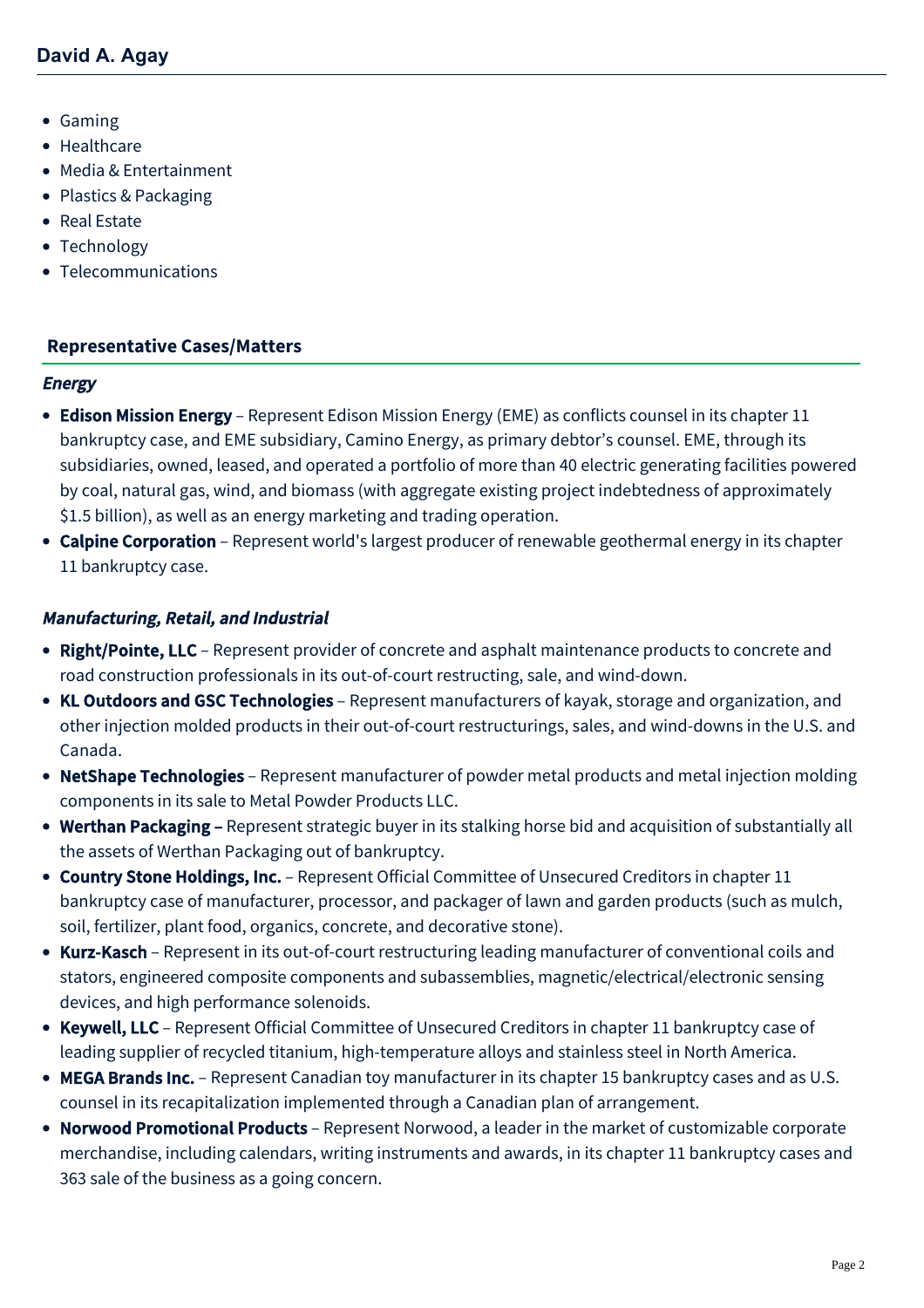- Fortis Plastics Represent leading manufacturer of produced thermoplastic injection and extrusion molded plastic parts for manufacturers in several industries, including home appliance, furniture, automotive, building products, medical devices and power tools, in its out-of-court restructuring and wind down.
- Jason, Inc. Represent financial sponsor in the out-of-court recapitalization and balance-sheet restructuring of a leading international manufacturer of consumer, automotive, and industrial products.
- Portola Packaging, Inc. Represent leading designer, manufacturer, and marketer of plastic closures, bottles, and related equipment in its balance-sheet restructuring and chapter 11 prepackaged bankruptcy cases.
- Tekni-Plex Represent financial sponsor, in the out-of-court restructuring of Tekni-Plex, a major consumer and industrial packaging manufacturer.
- Euro-Pro Represent household products company in its involuntary bankruptcy proceedings (eventually dismissed) and out-of-court restructuring.
- TSC Global, LLC Represent company involved in the sale, marketing, and distribution of consumer brand products, including "e-cigarettes," to top retailers, travel centers, and truck stops, in its out-of-court restructuring, wind down, and two UCC Article 9 sales.
- Hess Industries, Inc. Represent manufacturer of heavy equipment and metal forming machines in its out-of-court restructuring and eventual chapter 7 filing.
- Hussey Copper, Ltd. Represent strategic stalking horse purchaser in proposed acquisition of leading producer of copper bar.
- Lang Holdings Inc. Represent private equity client, as provider of DIP financing and stalking-horse purchaser of substantially all assets of Lang Holdings, a leading supplier of art and design driven calendars, back-to-school products, greeting cards, stationary, and specialty products.
- Propex Inc. Represent private equity client in its debtor-in-possession financing and stalking-horse purchase of substantially all assets of the world's largest producer of geosynthetic, concrete, furnishing, and industrial fabrics and fiber.
- Global Home Products Represent private equity client in its section 363 purchase of Anchor Hocking from Global Home Products.
- Service Merchandise Company, Inc. Represent joint venture in purchase of Service Merchandise's lease designation rights.
- ASARCO LLC Represent bondholder group in negotiating complex global settlement eventually incorporated into confirmed chapter 11 plan, and in formulating bid for certain assets of ASARCO, a leading U.S. copper producer.
- LyondellBasell Industries Represent bondholder group in connection with chapter 11 plan and related rights offering of LyondellBasell, the third largest independent chemical company in the world.

#### Gaming

- Caesars Entertainment Represent significant equity stakeholder in the Caesars chapter 11 bankruptcy case.
- Commercial Lender Represent commercial lending client in asset based loans to multiple gaming companies.
- Majestic Star Casino Represent gaming company and multi-jurisdictional operator of casino properties in its chapter 11 bankruptcy cases.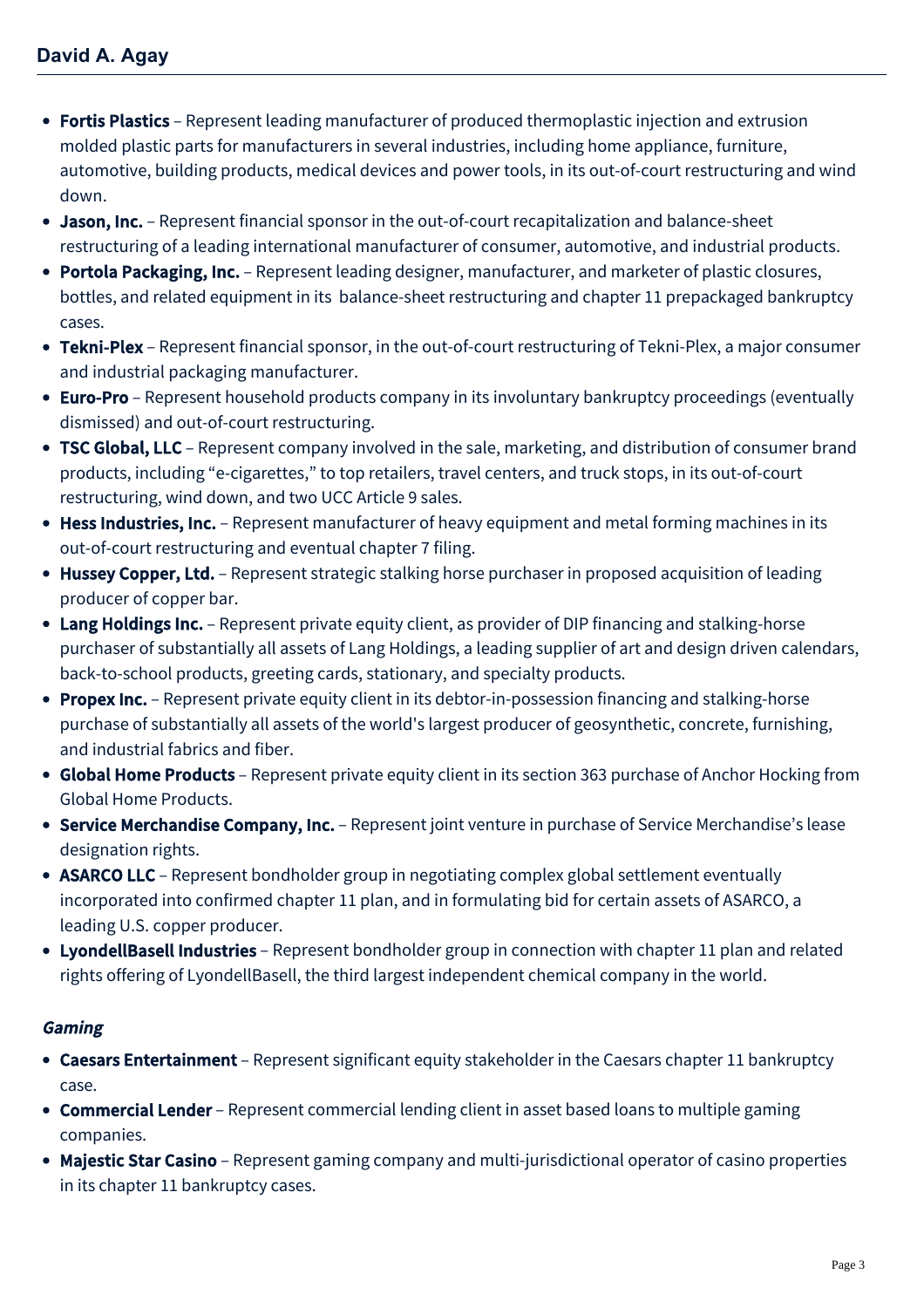• Green Valley Ranch & Aliante Station – Represent two Station Casino properties in their pre-negotiated chapter 11 cases resulting in the restructuring of almost \$1.0 billion in total debt.

# Media, Entertainment, and Communications

- Intelsat S.A. Represent the Special Committee of the Board of Intelsat S.A. in connection with Intelsat's Chapter 11 case in the United States Bankruptcy Court for the Eastern District of Virginia. Intelsat and its affiliates had approximately \$14.7 billion in funded debt as of its Chapter 11 filing and operate the world's largest satellite fleet and connectivity infrastructure, and provide diversified communication services to many of the world's leading media companies, telecommunications operators, Internet service providers, and the United States government and military.
- WAVE Electronics, Inc. Represent the nation's largest independent electronics distributor in its out-ofcourt restructuring, sale, and wind-down.
- Sun-Times Media Group, Inc. Represent publisher, printer, and distributor of newspapers in greater Chicago metropolitan area, including the Chicago Sun-Times, in its chapter 11 bankruptcy cases and 363 sale of the business as a going concern.
- Musicland Holding Corporation Represent entertainment retailer in its chapter 11 bankruptcy cases.
- HiT Entertainment PLC Represent HiT Entertainment PLC in connection with an out-of-court amendment of the company's secured indebtedness. HiT was the owner of popular children's entertainment properties such as Bob the Builder, Barney, Thomas & Friends, Pingu, Fireman Sam and Angelina Ballerina.
- Source Interlink Companies Represent leading publisher and wholesaler of magazines and home entertainment products, including CDs and DVDs, in its balance-sheet restructuring and prepackaged chapter 11 bankruptcy cases.
- InPhonic Inc. Represent private equity client as provider of debtor-in-possession financing and stalkinghorse purchaser of substantially all the assets of InPhonic, Inc., a leading marketer of wireless telephone and satellite television services.
- Regent Communications Represent private equity client as plan sponsor in pre-arranged chapter 11 bankruptcy cases of Regent Communications, owner and operator of radio stations in mid-sized markets across the United States.

#### **Transportation**

- Nordic Aviation Capital Represent Independent Directors of Nordic Aviation Capital A/S in the prearranged chapter 11 cases of Nordic Aviation Capital Designated Activity Company and its subsidiaries filed in the United States Bankruptcy Court for the Eastern District of Virginia. NAC, an Irish company, is the largest regional aircraft lessor in the world, with more than 475 aircraft. With over \$7.7 billion in liabilities, NAC was the largest chapter 11 filing in 2021.
- Sea Containers Represent the Sea Containers group, a leading London-based marine container leasing company, in its chapter 11 bankruptcy cases and global restructuring. The Sea Containers case involved confirmation of a chapter 11 plan, along with reorganization plans in multiple non-U.S. jurisdictions, including Bermuda.
- United Air Lines, Inc. Assisted in all aspects of United's chapter 11 bankruptcy cases, including aircraft finance, union, retiree, and employee benefit matters, and customer loyalty programs.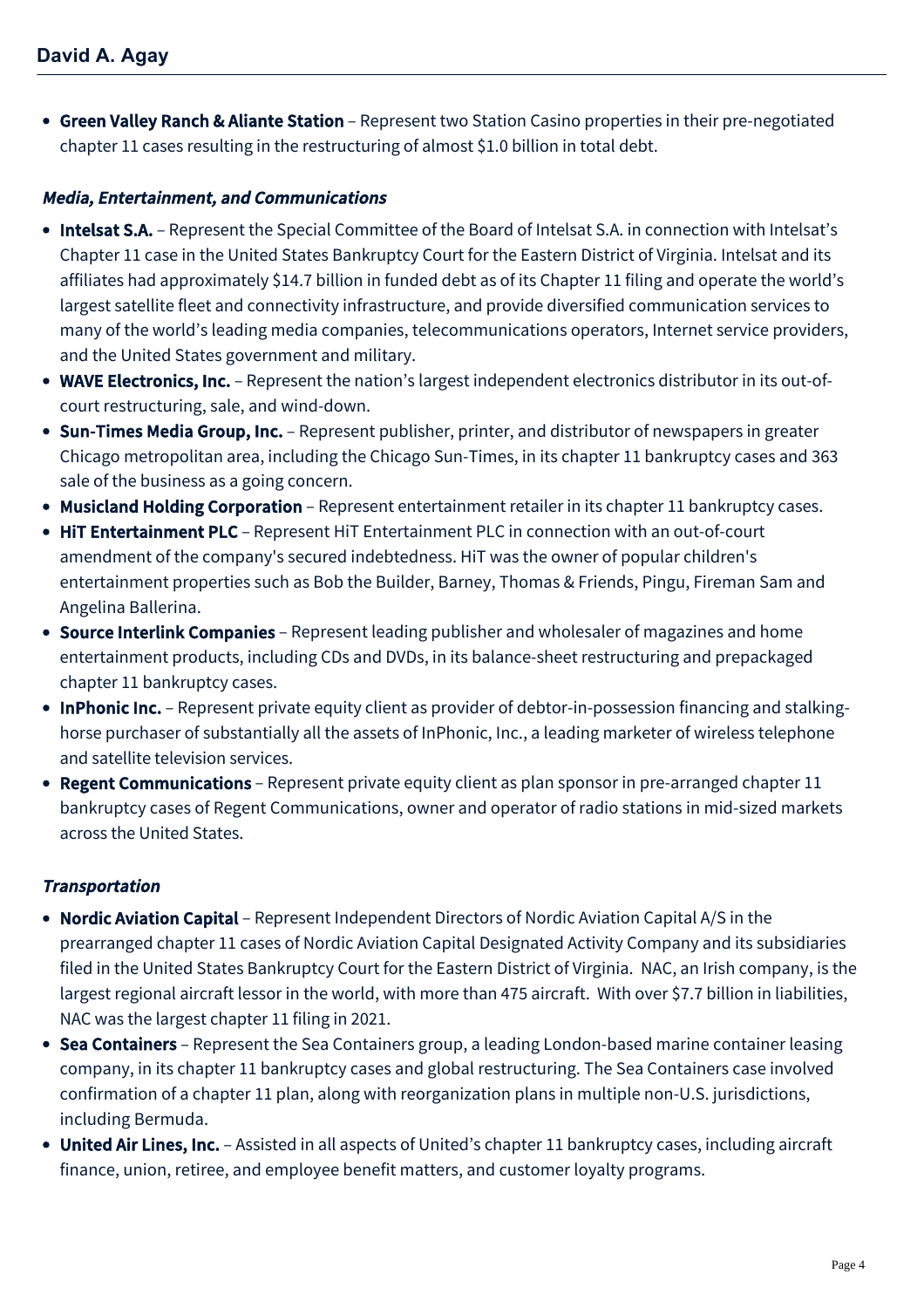#### Automotive

- Automotive Suppliers General corporate counsel to multiple second and third-tier, private-equity backed automotive suppliers and manufacturers.
- JD Norman Industries, Inc. Represent diversified manufacturer of metal components and systems in its out-of-court sale and wind down.
- Dura Automotive Represent leading independent automotive supplier in its chapter 11 bankruptcy cases.
- Autocam Corporation Represent leading manufacturer of precision components for primarily the automotive and medical device industries in its out-of-court balance sheet restructuring.
- Raybestos PowerTrain LLC Represent private equity client in its acquisition of one of the world's largest manufacturers of transmission and wet-wheel brake friction products, supplying both OEMs and automotive aftermarket customers.
- Metaldyne Corporation Represent a secured lender group in its successful credit bid for substantially all assets of Metaldyne, a leading global manufacturer of highly engineered metal components for the global light vehicle market.

#### **Healthcare**

- Park Place Christian Community of Elmhurst Represent continuing care retirement community in prenegotiated chapter 11 bankruptcy, which restructured over \$150 million in bond debt.
- CCRCs and Nursing Home Represent numerous owners and operators in out-of-court restructurings and in federal and state court receiverships.
- Elements Behavioral Health Represent joint venture in providing DIP financing and acquiring leading operator of addiction treatment facility out of bankruptcy.

#### Real Estate, Construction, Leasing, and Services

- Construction Firm Represent shareholder of Midwest-based contractor focused on industrial projects in out-of-court restructuring and workout with senior lender.
- Subprime Auto Lender Represent subprime auto lender in its out-of-court workout.
- TOUSA, Inc. Represent publicly traded homebuilder with substantial operations in Florida, the Mid-Atlantic, Texas, and the West, doing business under trade names, including Newmark, Engle Homes, and Trophy Homes, in its out-of-court restructuring and chapter 11 bankruptcy cases.
- Cambridge Integrated Services Group, Inc. Represent assignee in Illinois assignment for the benefit of creditors for national company specializing in risk management, claims services, and specialty loss cost management.
- Risk Management Alternatives, Inc. Represent leading provider of accounts receivable management services in its chapter 11 cases.
- National Equipment Services, Inc. Represent national equipment leasing corporation in all aspects of its chapter 11 bankruptcy cases and restructuring.
- American Business Financial Services, Inc. Represent DIP lender to a publicly-traded subprime lender.

#### Food and Restaurant

• TooJay's Deli, Bakery, and Restaurant – Represent prepetition secured lender and stalking horse buyer in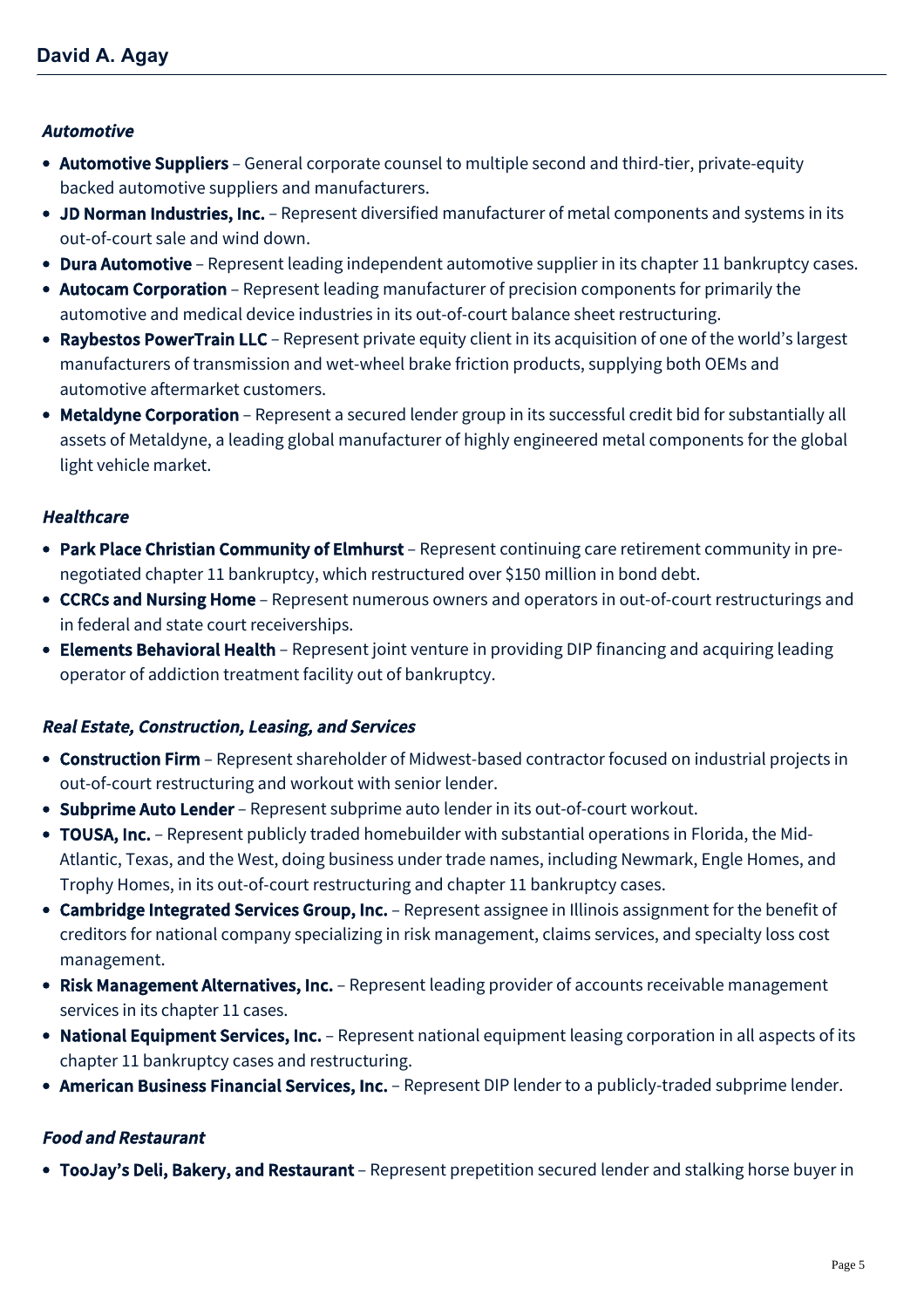credit-bid acquisition of Florida-based casual dining restaurant and deli chain.

- Bertucci's Represent DIP lender and stalking horse buyer in proposed acquisition of chain of sit-down Italian restaurants.
- Central Grocers, Inc. Represent wholesale cooperative and its subsidiaries, including Strack and Van Til Super Market, Inc., in their chapter 11 bankruptcy cases.
- Commercial Lender Represent commercial lender in asset based loan to retailer of beer, wines and spirits in connection with ESOP transaction.
- Awrey Bakeries Represent Awrey Bakeries, one of the largest privately owned bakeries in the U.S. (producing fresh and frozen pastries, breads, cakes, donuts, biscuits, and muffins), in its Article 9 sale as a going concern.
- Mother's Cookies Represent Kellogg's in its purchase of Mother's Cookies from Archway through a 363 bankruptcy sale.
- Fargo, S.A. Represent bondholders in filing of involuntary bankruptcy petition against Compañia de Alimentos Fargo, S.A., an Argentine producer of packaged baked goods.

#### Municipalities

• City of Detroit – Represent Syncora Guarantee and Syncora Capital Assurance in connection with their holdings of certificates of participation in the City of Detroit and as insurers of certain swap obligations.

#### Representative Pro Bono Matters

- Represent prisoner in his criminal and sentencing appeal before the United States Court of Appeals for the Seventh Circuit.
- Represent political asylum applicant in immigration proceedings.

#### **Admissions - Court**

- Illinois Supreme Court
- Numerous appearances in Bankruptcy Courts across the U.S.
- U.S. Court of Appeals for the 7th Circuit
- U.S. District Court for the Northern District of Illinois

#### **Admissions - State**

- Illinois
- New York

#### **Education**

- University of Michigan Law School
- Pomona College

#### **Honors and Awards**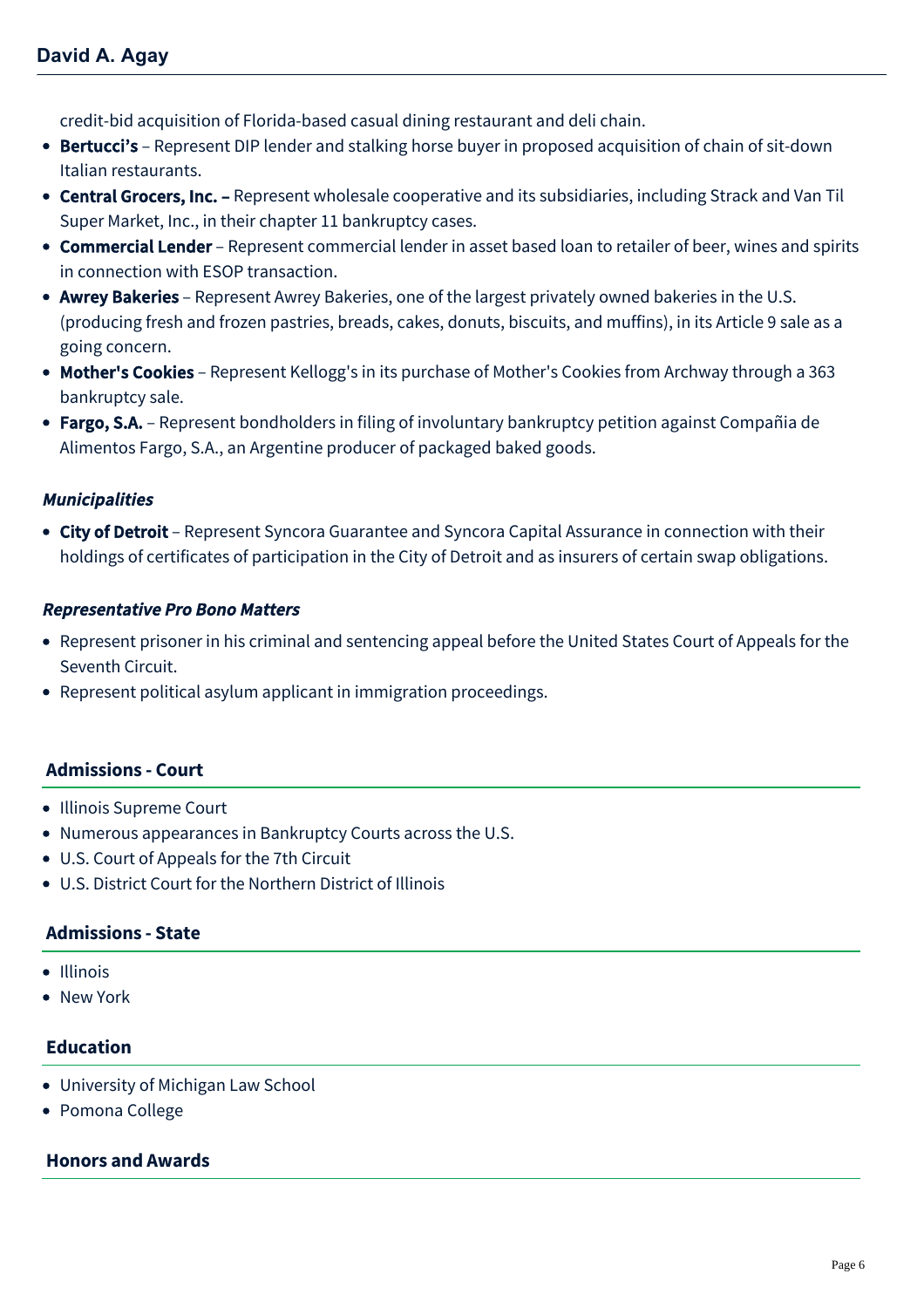- Chambers USA, Recognized Leader in Bankruptcy/Restructuring (2021)
- Lawdragon 500 Leading U.S. Bankruptcy and Restructuring Lawyers (2020, 2022)
- Named one of the Best Lawyers in America (2016-2022)
- Selected for inclusion in Illinois Super Lawyers (2013-2022)
- Selected for inclusion in Illinois Rising Stars (2008-2009, 2012)
- Judicial Law Clerk for the Honorable Paul E. Riley, United States District Court for the Southern District of Illinois

#### **Professional Membership**

- American Bankruptcy Institute
- Turnaround Management Association

#### **Alerts**

- [R-E-L-I-E-F for small business debtors: CARES Act and SBRA](https://businessadvocate.mcdonaldhopkins.com/Insights/April-2020/Relief-for-small-business-debtors-CARES-Act-and-SB)
- [Restructuring Professionals Is it time to rewrite your retention agreements?](https://businessadvocate.mcdonaldhopkins.com/Insights/July-2016/Restructuring-Professionals-Is-it-time-to-rewrite)
- [Get money from the state to train your employees](https://businessadvocate.mcdonaldhopkins.com/Insights/September-2015/DRAFT-ALERT-Get-money-from-the-state-to-train-your)

#### **Blog Posts**

- [What happens to contracts?](https://businessadvocate.mcdonaldhopkins.com/Insights/March-2020/What-happens-to-contracts)
- [How do I deleverage and restructure my business?](https://businessadvocate.mcdonaldhopkins.com/Insights/March-2020/How-do-I-deleverage-and-restructure-my-business)
- [What if a vendor is considering bankruptcy?](https://businessadvocate.mcdonaldhopkins.com/Insights/March-2020/What-if-a-Vendor-is-Considering-Bankruptcy)
- [What if a customer is considering bankruptcy?](https://businessadvocate.mcdonaldhopkins.com/Insights/March-2020/What-if-a-customer-is-considering-bankruptcy)
- [Street smarts in restructuring](https://businessadvocate.mcdonaldhopkins.com/Insights/March-2020/Street-smarts-in-restructuring)
- [Don't be a stranger](https://businessadvocate.mcdonaldhopkins.com/Insights/March-2020/Dont-be-a-stranger)

#### **News**

- [McDonald Hopkins recognized in Chambers USA 2022 rankings](https://businessadvocate.mcdonaldhopkins.com/Insights/June-2022/McDonald-Hopkins-recognized-in-Chambers-USA-2022)
- [Crain's Chicago selects David Agay to 2021 list of Notable Gen X Leaders](https://businessadvocate.mcdonaldhopkins.com/Insights/November-2021/David-Agay-selected-to-2021-Crains-Chicago-Notable)
- [50 McDonald Hopkins attorneys recognized in The Best Lawyers](https://businessadvocate.mcdonaldhopkins.com/Insights/August-2021/50-McDonald-Hopkins-attorneys-recognized-in-The-Be)
- [McDonald Hopkins recognized in Chambers USA 2021 Rankings](https://businessadvocate.mcdonaldhopkins.com/Insights/May-2021/McDonald-Hopkins-recognized-in-Chambers-USA-2021-R)
- [McDonald Hopkins attorneys recognized as 2021 Illinois Super Lawyers and Rising Stars](https://businessadvocate.mcdonaldhopkins.com/Insights/January-2021/McDonald-Hopkins-attorneys-recognized-as-2021-Illi)
- [Lawyer of the Year honorees Riley and Welin among 42 McDonald Hopkins attorneys recognized as 2021](https://businessadvocate.mcdonaldhopkins.com/Insights/August-2020/Lawyer-of-the-Year-honorees-Riley-and-Welin-among) Best Lawyers
- [McDonald Hopkins attorneys recognized as 2020 Illinois Super Lawyers and Rising Stars](https://businessadvocate.mcdonaldhopkins.com/Insights/February-2020/McDonald-Hopkins-attorneys-recognized-as-2020-Illi)
- [41 attorneys from McDonald Hopkins recognized as 2020 Best Lawyers®](https://businessadvocate.mcdonaldhopkins.com/Insights/August-2019/40-attorneys-from-McDonald-Hopkins-recognized-as-2)
- [What does the Federal Reserve's decision to cut its benchmark rate mean for you?](https://businessadvocate.mcdonaldhopkins.com/Insights/July-2019/What-the-Fed-decision-to-cut-benchmark-rate-means)
- [A Survival Guide for Middle Market Professionals](https://businessadvocate.mcdonaldhopkins.com/Insights/September-2018/A-Survival-Guide-for-Middle-Market-Professionals)
- [McDonald Hopkins names David Agay managing member in Chicago](https://businessadvocate.mcdonaldhopkins.com/Insights/October-2017/McDonald-Hopkins-names-David-Agay-managing-member)
- [35 attorneys at McDonald Hopkins selected for inclusion in Best Lawyers® 2018](https://businessadvocate.mcdonaldhopkins.com/Insights/August-2017/35-attorneys-at-McDonald-Hopkins-selected-for-incl)
- [Four attorneys at McDonald Hopkins named Illinois Super Lawyers](https://businessadvocate.mcdonaldhopkins.com/Insights/January-2017/Four-attorneys-at-McDonald-Hopkins-named-Illinois)